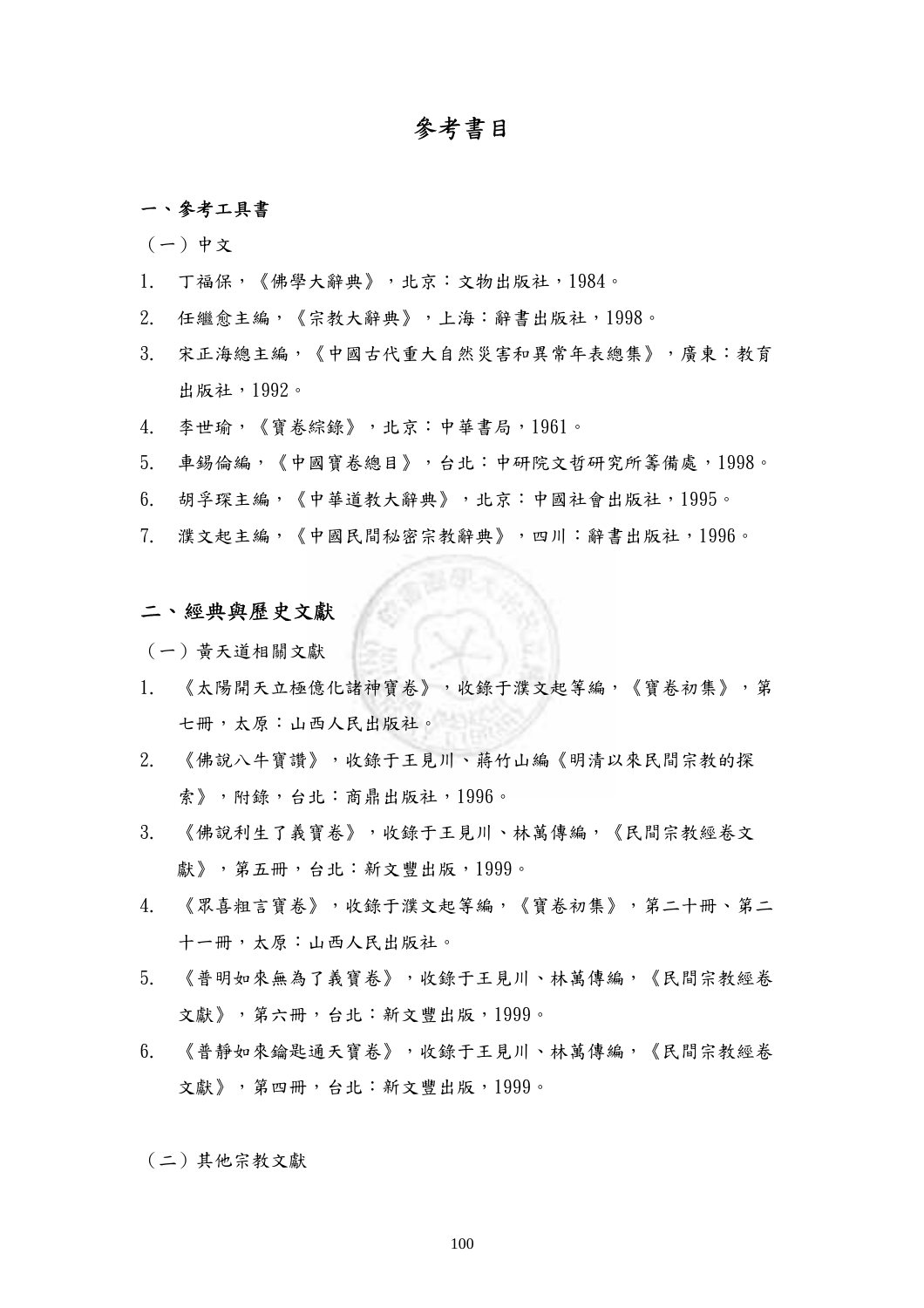- 1. 《五部六冊》,收錄于王見川、林萬傳編,《明清民間宗教經卷文獻》, 台北:新文豐出版社,1999,第一冊。
- 2. 竺法護譯,《佛說彌勒下生經》,《大正新修大藏經》,台北市:新文豐 出版社,1983-1988。
- 3. 普度,《蓮宗寶鑑》,卷七,收錄于《大正新修大藏經》,卷四十七,台 北市:新文豐出版社,1983-1988。
- 4. 善導,《臨終往生正念文》,收錄于【宋】王日修,《龍舒淨土文》,卷 十二,台北市:台灣印經處,1955。
- 5. 雲棲祩宏,《竹窗二筆.蓮社》,收錄于《雲棲法彙》,卷四,清光緒丁 酉年金陵刻經處刊本。
- 6. 鳩摩羅什譯,《佛說阿彌陀佛經》,《大正新修大藏經》。

(三)歷史文獻

- 1. 《雍正起居注》,第三冊,北京:中華書局,1993。
- 2. 【明】何喬遠,《名山藏》,北京:北京出版社,2000。
- 3. 【明】呂 坤,《呂公實政錄》,台北:文史哲出版社,1971。
- 4. 【明】高 岱,《鴻猶錄》,明萬曆丁巳年刻本,台北:新興書局, 1977。
- 5. 【清】王錫祺,《闢邪錄》,台北:中央研究院傅斯年圖書館藏。
- 6. 【清】石香村居士撰,《勘靖教匪述編》,台北:成文出版社,1968。
- 7. 【清】沈之奇撰,李俊、懷效鋒點教,《大清律輯註》,北京:法律出版 社,1998。
- 8. 【清】黃育楩,《破邪詳辯》,收錄于《清史資料》,中國社科院歷史研 究所清史研究室編,北京:中華書局,1982,第三輯,頁1~131。
- 9. 【清】顏元撰,《四存編》,台北:廣文書局印行,1975。
- 10. 上海大學法學院編,《大清律例》,天津:天津古籍出版,1993。
- 11. 王友蘭編, 顧曼君、馬俊南注,《中國無神論史料資料選編:清代編》, 北京:中華書局。
- 12. 北京故宮博物院明清檔案部編,《清代檔案史料叢編》,第三輯,北京: 中華書局,1979。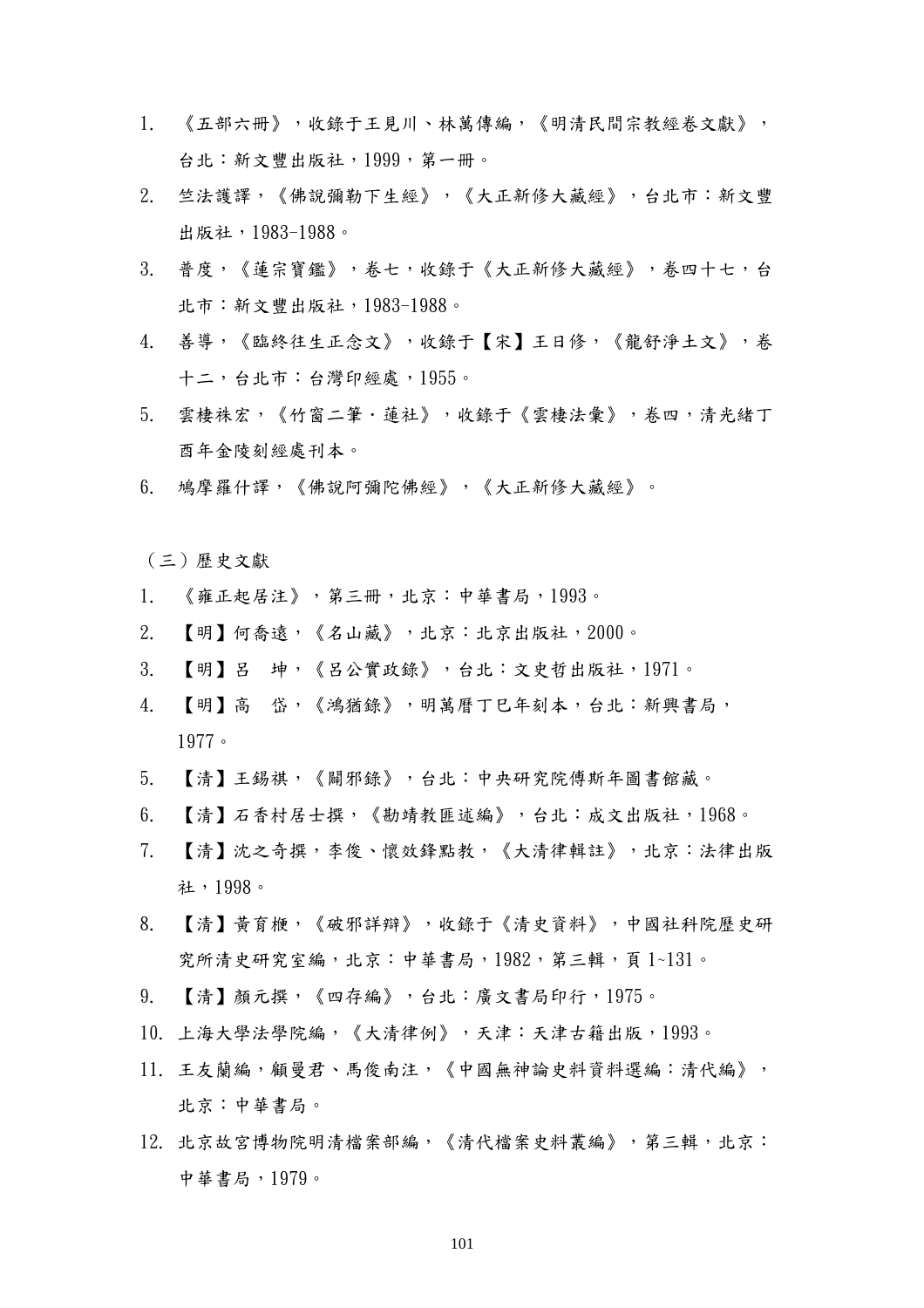- 13. 史語所漢籍全文資料庫計畫製作,《清實錄》,收錄于中研院史語所「漢 籍全文電子資料庫」(http://www.sinica.edu.tw/~tdbproj/handy1/)。
- 14. 李國祥、楊旭主編,《明實錄類纂》,武漢市:武漢出版社,1993。
- 15. 故宮博物院文獻館編,《史料旬刊》,台北:國風出版社發行,1963。
- 16. 黃彰健,《明代律例彙編》上、下冊,收錄于《中央研究院歷史語言研究 所專刊》,第七十五冊,台北南港:中研院史語所出版品編輯委員會, 1979。
- 17. 歷史檔案編輯部編,《歷史檔案》,第三十九期,北京:歷史檔案雜誌 社,1990。

## 三、相關研究書目

(一)中文

- 1. (日)三石善吉著,李遇玫譯,《中國的千年王國》,上海:上海三聯書 店,1997。
- 2. (日)福井康順等監修,《道教》,第二卷,上海:上海古籍出版社, 1992。
- 3. (加)歐大年著(Daniel L. Overmyer),劉心勇等譯,《中國民間宗教 教派研究》,上海:上海古籍出版社,1993。
- 4. (美)孔復禮 ( Philip A. Kuhn)著,陳兼、劉旭譯,《叫魂:1768年 中國妖數大恐慌》,上海:上海三聯出版社,1999。
- 5. (美)包筠雅(Cynthia J.Brokaw)著,《功過格—明清社會的道德秩 序》,浙江:浙江人民出版社,1999。
- 6. (荷)許理和著(Erich Zürcher),李四龍、裴勇譯,《佛教征服中 國》,江蘇:江蘇人民出版社,1998。
- 7. (德)馬克思․韋伯著(Max Weber),簡惠美譯,《中國的宗教:儒教與道 教》,台北:遠流出版社,1996,2 版。
- 8. 于本源,《清王朝的宗教研究》,北京:中國社會科學院出版社,1999。
- 9. 中國第一歷史檔案館編,《明清檔案論文選編》,北京:檔案出版社, 1985。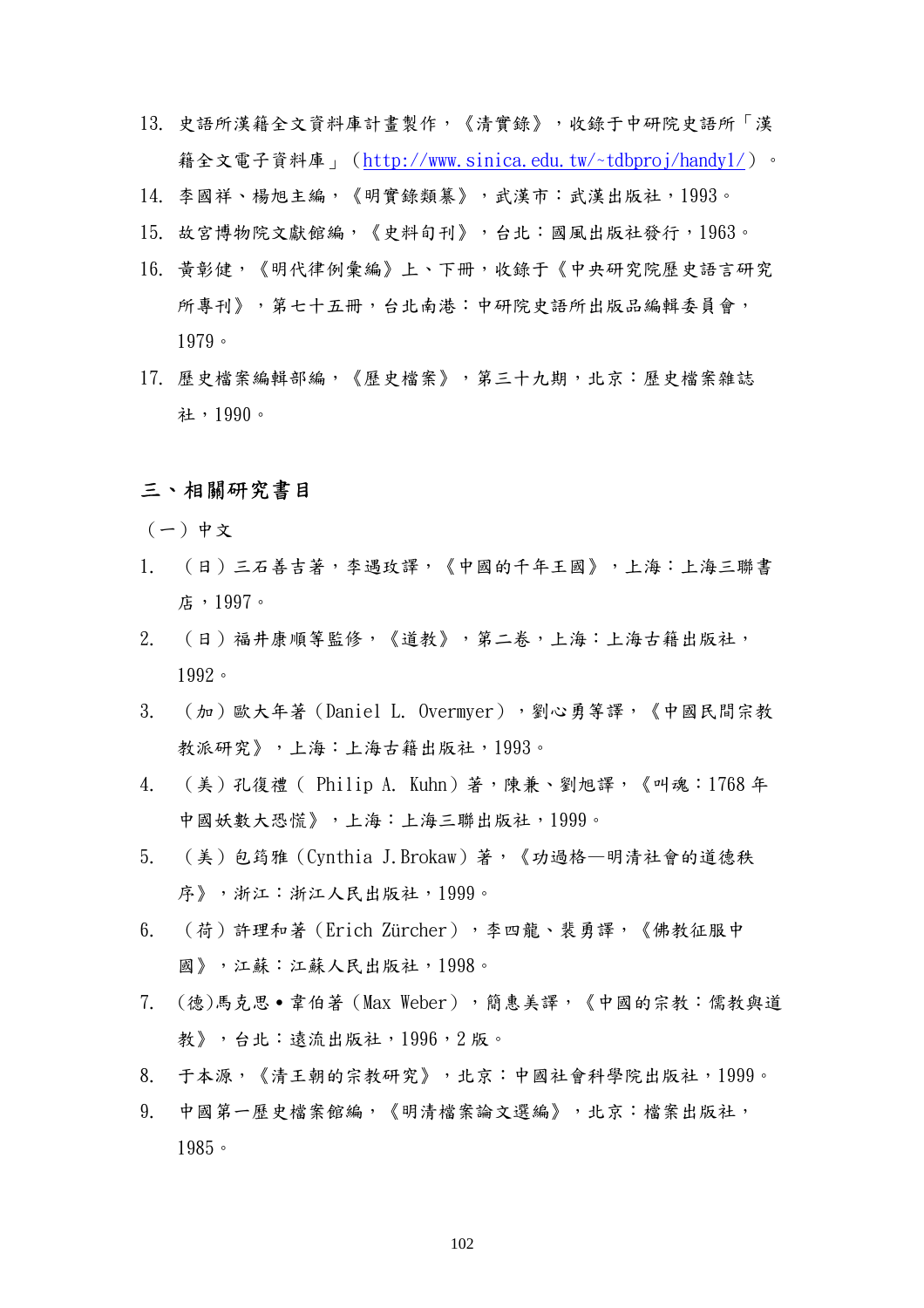- 10. 王見川,《從摩尼教到明教》,台北:新文豐出版社,1992。
- 11. 王見川,《臺灣的齋教與鸞堂》,台北:南天書局,1996。
- 12. 王見川、蔣竹山編,《明清以來民間宗教的探索》,台北:商鼎出版社, 1996。
- 13. 王爾敏,《明清社會文化生態》,台北:台灣商務印書館,1997。
- 14. 卡爾·榮格(Carl G. Jung)主編,襲卓軍譯,《人及其象徵》,台北: 立緒文化,1999。
- 15. 吉元昭治著,楊宇譯,《道教與不老長壽醫學》,四川:成都出版社, 1992。
- 16. 艾瑞克‧霍布斯邦著,楊德睿譯,《原始的叛亂:十九至二十世紀社會運 動的古樸形式》,台北:麥田出版,1999。
- 17. 吳吉遠著,《清代地方政府的司法職能研究》,北京:中國社會科學出版 社,1998。
- 18. 吳辰伯,《朱元璋傳》,台北:國史研究室編印,1972。
- 19. 宋 軍著,《清代弘陽教研究》,北京:社會科學文獻出版社,2002。
- 20. 宋光宇,《天道鈎沉》,台北:宋光宇發行,1983。
- 21. 宋光宇著,《宋光宇宗教與文化論集》,宜蘭:佛光人文社會學院, 2002。
- 22. 李世偉、蘇慶華主編,《台灣宗教研究通訊》,第五、六期,「李世瑜先 生八秩榮慶專刊(上)、(下)」, 台北:蘭臺出版社, 2003。
- 23. 李世瑜,《現代華北秘密宗教》,台北:古亭書屋,1975。
- 24. 李景漢編,《定縣社會概況調查》,北京:中國人民出版社,1986,再 版。
- 25. 李齊芳主編,《中國近代政教關係國際學術研討會論文集》,台北:淡江 大學,1987。
- 26. 李齊芳主編,《淡江大學中國近代政教關係國際學術研討會論文集》,台 北:淡江大學,1987。
- 27. 車錫倫,《中國寶卷研究論集》,台北:學海書局,1997。
- 28. 車錫倫,《信仰、教化、娛樂:中國寶卷研究及其他》,台北:臺灣學生 書局,2002。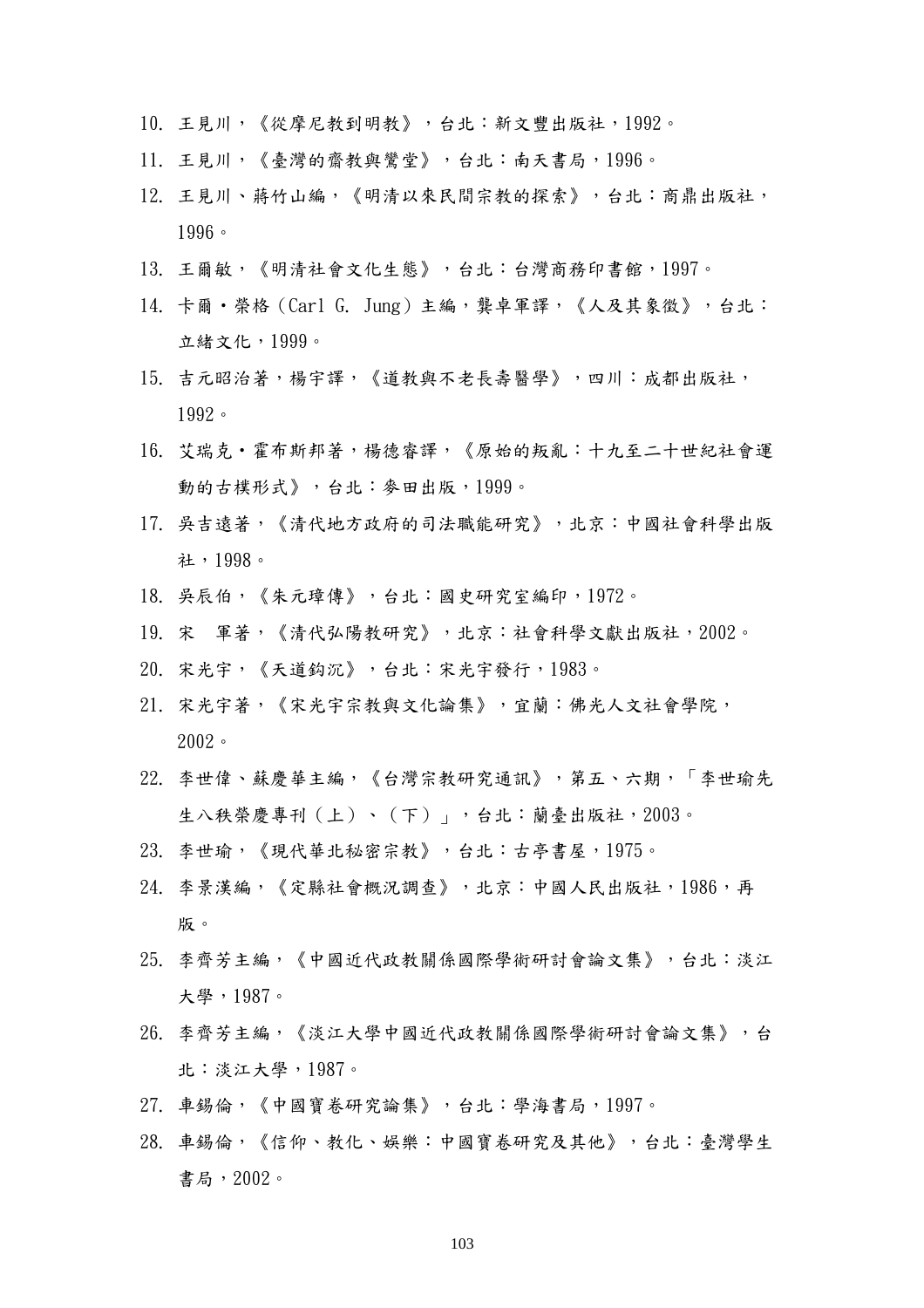- 29. 周宗賢主編,《淡江大學中國政治、宗教與文化關係國際學術研討會論文 集》,台北:淡江大學,1994。
- 30. 林永匡、袁立澤著,《中國風俗通史》,「明代卷」、「清代卷」,上 海:上海文藝出版社,2001。
- 31. 林悟殊,《摩尼教及其東漸》,台北:淑馨出版社,1997。
- 32. 林國平著,《林兆恩與三一教》,福建:福建人民出版社,1992。
- 33. 社會問題研究叢書編輯委員會編,《宗教、教派與邪教—國際研討會論文 集》,南寧:廣西人民出版社,2004。
- 34. 邵雍、周育民,《中國幫會史》,上海:人民出版社,1993。
- 35. 侯杰、范麗珠,《中國民眾宗教意識》,天津:天津人民出版社,1994。
- 36. 南炳文編,《佛道秘密宗教與社會》,天津:天津古籍出版社,2002。
- 37. 俱孟軍主編,《剷除邪教乾坤朗》,北京:新華出版社,2001。
- 38. 卿希泰主編,《中國道教史》,第三卷,四川:四川人民出版社,1996。
- 39. 秦寶琦,《中國地下社會:清前期秘密社會卷》,北京:學苑出版社, 2004。
- 40. 秦寶琦、(美)王大為、(加)白素珊,《千年王國與白陽世界:中外末 世論載體的演化歷程》,福州:福建人民出版社,2003。
- 41. 馬西沙,《清代八卦教》,北京:中國人民大學出版社,1989。
- 42. 馬西沙、韓秉方合著,《中國民間宗教史》,上海:上海人民出版社, 1998,2 版。
- 43. 馬伯英,《中國醫學文化史》,上海:上海人民出版社,1994。
- 44. 高有鵬著,《中國廟會文化》,上海:上海文藝出版社,1999。
- 45. 梁景之,《清代民間宗教與鄉土社會》,北京社會科學出版社,2004。
- 46. 莊吉發,《真空家鄉:清代民間秘密宗教之研究》,台北:文史哲, 2002。
- 47. 莊吉發,《真空家鄉:清代民間秘密宗教史研究》,台北:文史哲出版 社,2002。
- 48. 陳支平主編,《福建宗教史》,福州:福建教育出版社,1996。
- 49. 陳揚炯,《中國淨土宗通史》,江蘇:江蘇古籍出版社,2000。
- 50. 喻松青,《民間秘密宗教經卷研究》,台北:聯經出版社,1994。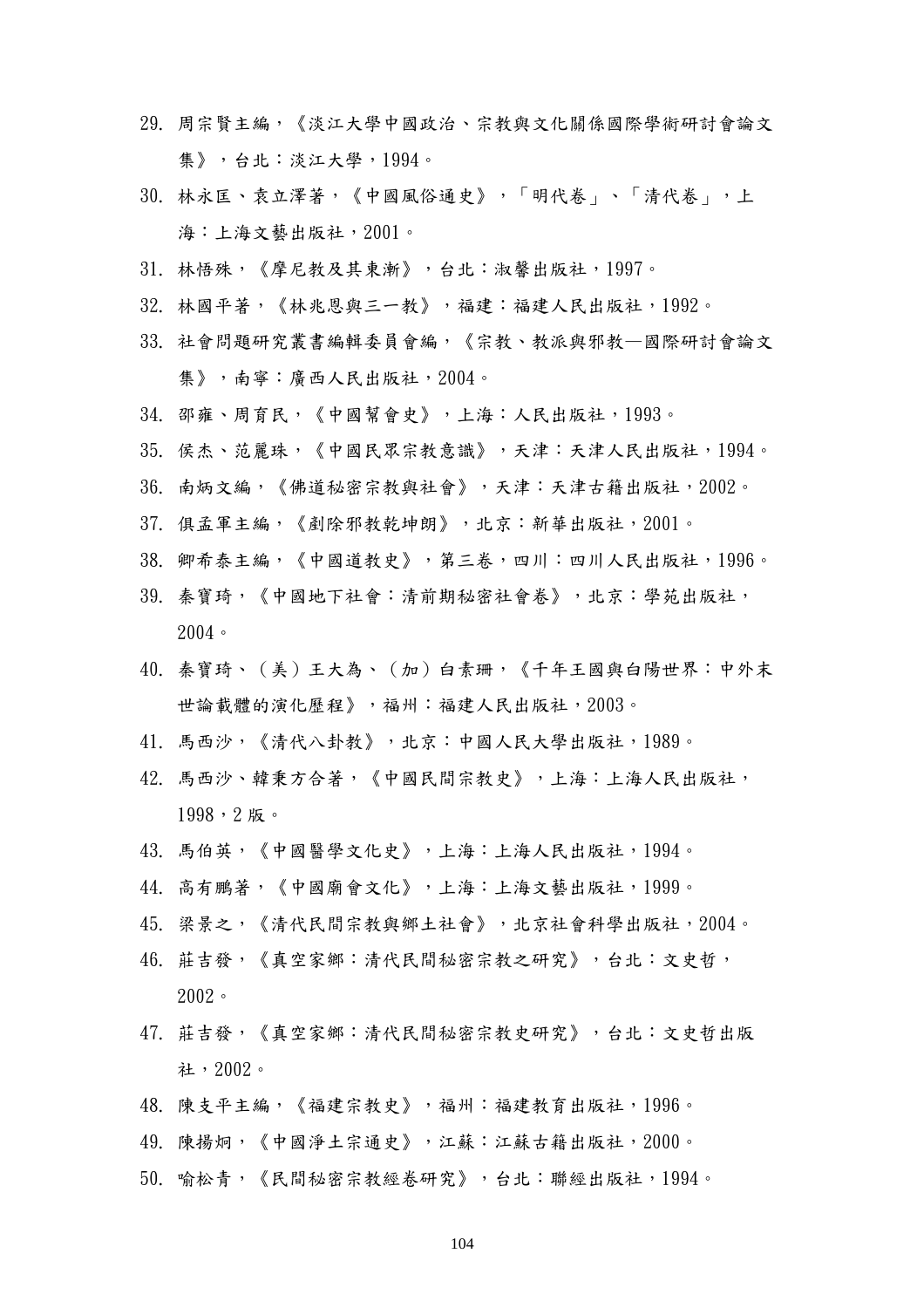- 51. 喻松清,《民間秘密宗教經卷研究》,台北:聯經出版社,1994。
- 52. 喻松清,《明清白蓮教研究》,四川:四川人民出版社,1987。
- 53. 黃宗智編,《華北小農經濟與社會變遷》,北京:中華書局,1986。
- 54. 楊 訥,《元代白蓮教研究》,上海:上海古籍出版社,2004。
- 55. 楊一凡著,《明大誥研究》,江蘇:江蘇人民出版社,1988。
- 56. 楊啟樵,《明清皇室與方術》,上海:上海書店出版社,2004。
- 57. 葛劍雄主編,《中國移民史》,第五卷,福州:福建人民出版社,1997。
- 58. 趙世瑜著,《狂歡與日常—明清以來的廟會與民間社會》,北京:三聯書 店,2002。
- 59. 劉昭民,《中國歷史上氣候之變遷》,台北:臺灣商務印書館,1992,修 訂版。
- 60. 蔡彥仁,《天啟與救贖:西洋上古的末世思想》,台北:立緒文化, 2001。
- 61. 鄭永華,《清代秘密教門治理》,福州:福建人民出版社,2003。
- 62. 鄭志明,《無生老母信仰溯源》,台北:文史哲出版社,1985。
- 63. 鄭志明著,《明代三一教主研究》,台北:台灣學生書局,1988。
- 64. 戴玄之,《中國秘密宗教與秘密會社》,上下兩冊,台北:台灣商務印書 館,1990。
- 65. 濮文起,《秘密教門:中國民間秘密宗教溯源》,南京:江蘇人民出版 社,2000。
- 66. 瞿同祖著,《中國法律與中國社會》,台北:里仁書局,2000。
- 67. 譚松林主編,《中國秘密社會》,第二卷、第三卷,福州:福建人民出版 社,2002。
- 68. 盖建民,《道教醫學》,北京:宗教文化出版社,2001。

(二)日文:

1. 末光高義,《中國の秘密結社と慈善結社》,台北:古亭書屋,1975。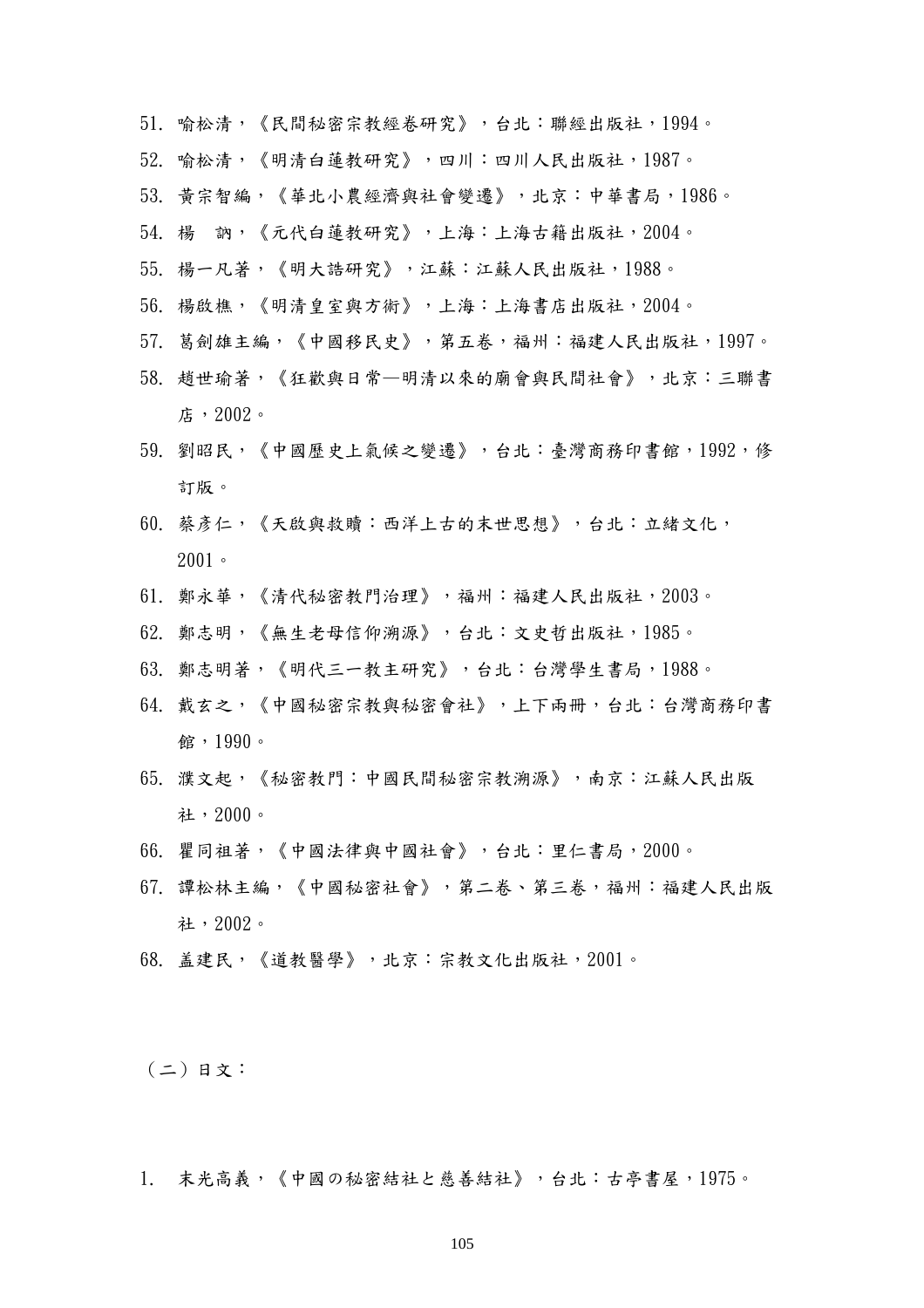- 2. 佐藤文俊,《明末農民反亂の研究》,東京:研文出版社,1985。
- 3. 青年中國研究者會議編,《續中國民眾反亂の世界》,東京:汲古書院, 1983。
- 4. 酒井忠夫,《增補中國善書の研究》上冊,東京:國書刊行會,1999。
- 5. 淺井紀,《明清時代民間宗教の結社》,東京:研文出版社,1990。
- 6. 野口鐵郎,《明代白蓮教史の研究》,東京:雄山閣出版,1986。
- 7. 鈴木中正,《千年王國的民眾運動の研究》,東京:東大出版會,1982。
- 8. 鈴木中正,《中國史における革命と宗教》,東京:東大出版會,1983。
- 9. 澤田瑞穗,《校注破邪詳辯》,東京:道教刊行會,1972。
- 10. 澤田瑞穗,《增補寶卷の研究》,東京:國書刊行會,1975。
- 11. 澤田瑞穗,《修訂地獄變—中國冥界說》,東京:平和出版社,1991。

(三)英文

- *1. Bauer,Wolfgang, China and The Search for Happiness,New York The Seabury Press Inc,1976.*
- *2. Berlin, Judith A., The Syncretic Religion of Lin Chao-en, New York: Columbia University Press, 1980.*
- *3. Cohn, Norman, The Pursuit of the Millennium, New York: Oxford University Press, 1974.*
- *4. De Groot, J.J.M., Sectarianism and Religious Persecution in China, Taipei: Ch'eng-wen Reprint,1976.*
- 5. Dean*, Kean , Lord of the three in one : the spread of a cult in Southeast China,Princeton, N.J.: Princeton University Press, 1998.*
- *6. Feuchtwang,Stephan,Popular Religion in China:The Imperial Metaphor, Surrey:Curzon Press,2001.*
- *7. Freedman, Maurice, The Study of Chinese Society, Taipei: SMC Publishing Inc, 1994.*
- *8. Huters,Theodore, Wong R.Bin, Yu Pauline eds, Culture and State in Chinese History, Taipei:SMC Publishing Inc,1998.*
- *9. Johnson,David G., Nathan, Andrew J., Rawski ,Evelyn S. eds.Popular Culture in Late Imperial China ,University of California Press,Taipei:SMC Publishing Inc,1985.*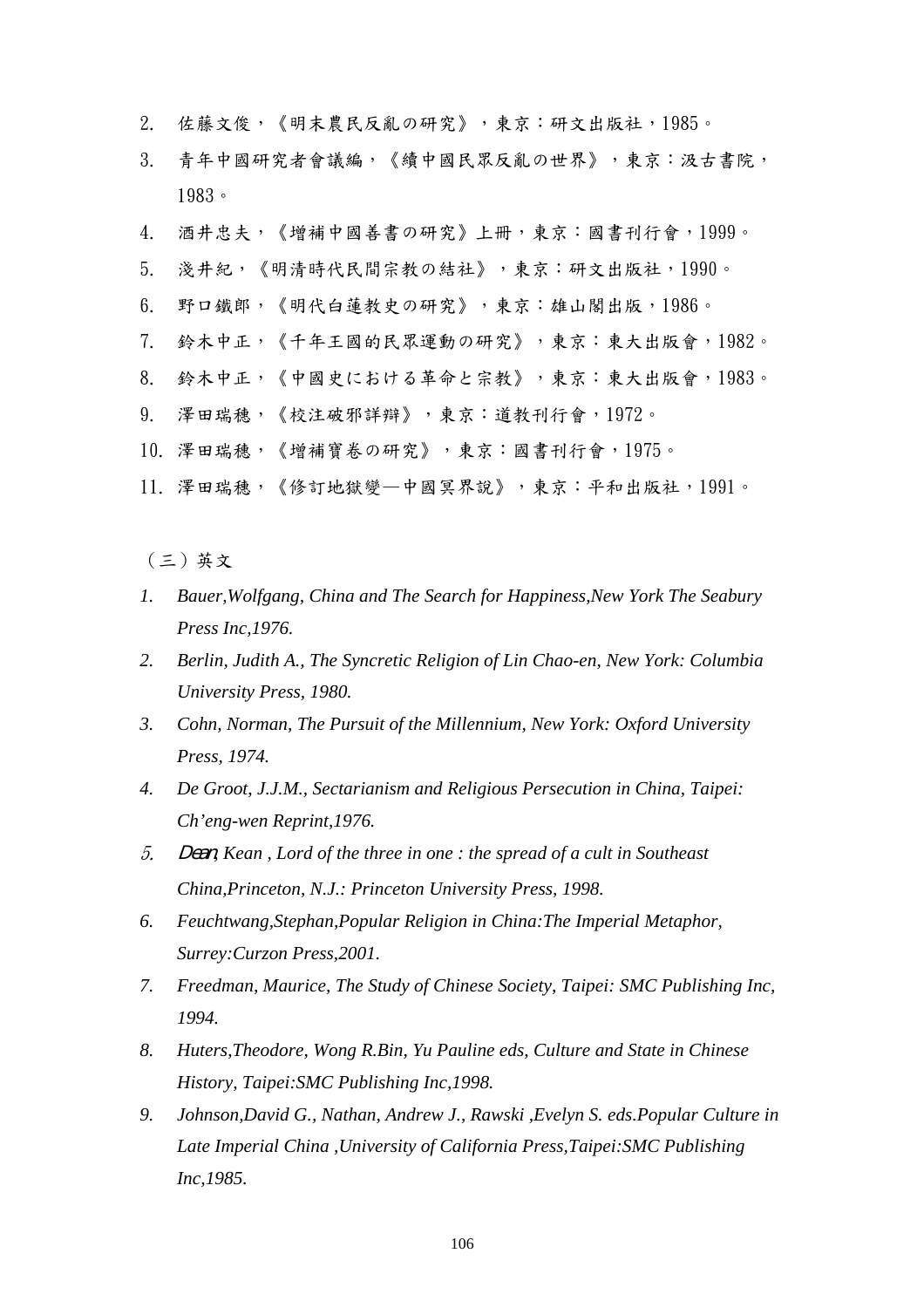- *10. Lambert,Malcolm,Medieval Heresy: Popular Movement from the Gregorian Reform to Reformation,Massachusetts:Blaclwell,1992.*
- *11. Liu Kwang-ching ed., Orthodoxy in Late Imperiail China, Taipei:SMC Publishing Inc,1994.*
- *12. Liu Kwang-ching, Richard Shek eds. Heterodoxy in Late Imperial China, Hawai'i: University of Hawai'i Press,2004.*
- *13. Naquin, Susan, Millenarian Rebellion in China : The Eight Trigrams Uprising of 1813,New Haven: Yale University Press,1976.*
- *14. Overmyer, Daniel L., Precious Volumes, Harvard University Press,1999.*
- *15. Redfield, Robert, Peasant Society and Culture: An Anthropological Approach to Civilization, Chicago & London: The University of Chicago Press, 1956.*
- *16. Richard von Glahn, The Sinister Way: The Divine and the Demonic in Chinese Religious Culture, Berkeley and Los Angeles, University of California Press ,2004.*
- *17. Skinner,G.William ed., The City in Late Imperial China,Taipei:SMC Publishing Inc,1995.*
- *18. Stark,Werner,The Sociology of Religion,Part Two:Sectarian Religion, London: Routledge,1998.*
- *19. ter Haar, Barend J., The White Lotus Teachings in Chinese Religion History, University of Hawaii Press,1992.*
- *20. Tong, James W., Under Heaven: Collective Violence in the Ming Dynasty, Stanford, L.A., Stanford University Press, 1991.*
- *21. Wach,Joachim,Sociology of Religion,Illiinois:The University of Chicago Press,1954.*
- *22. Wilson,Bryan R.,The Social Dimensions of Sectarianism,Oxford:Claredon Press,1990.*
- *23. Wm. Theodore de Bary ed., Self and Society in Ming Thought, New york: Columbia University Press, 1970.*
- *24. Wright, Arthur F. ed. The Confucian Persuasion, Stanford, L.A., Stanford University Press,1960.*
- *25. Yang, C. K., Religion in Chinese Society,Berkeley*:*University of California Press,1970.*